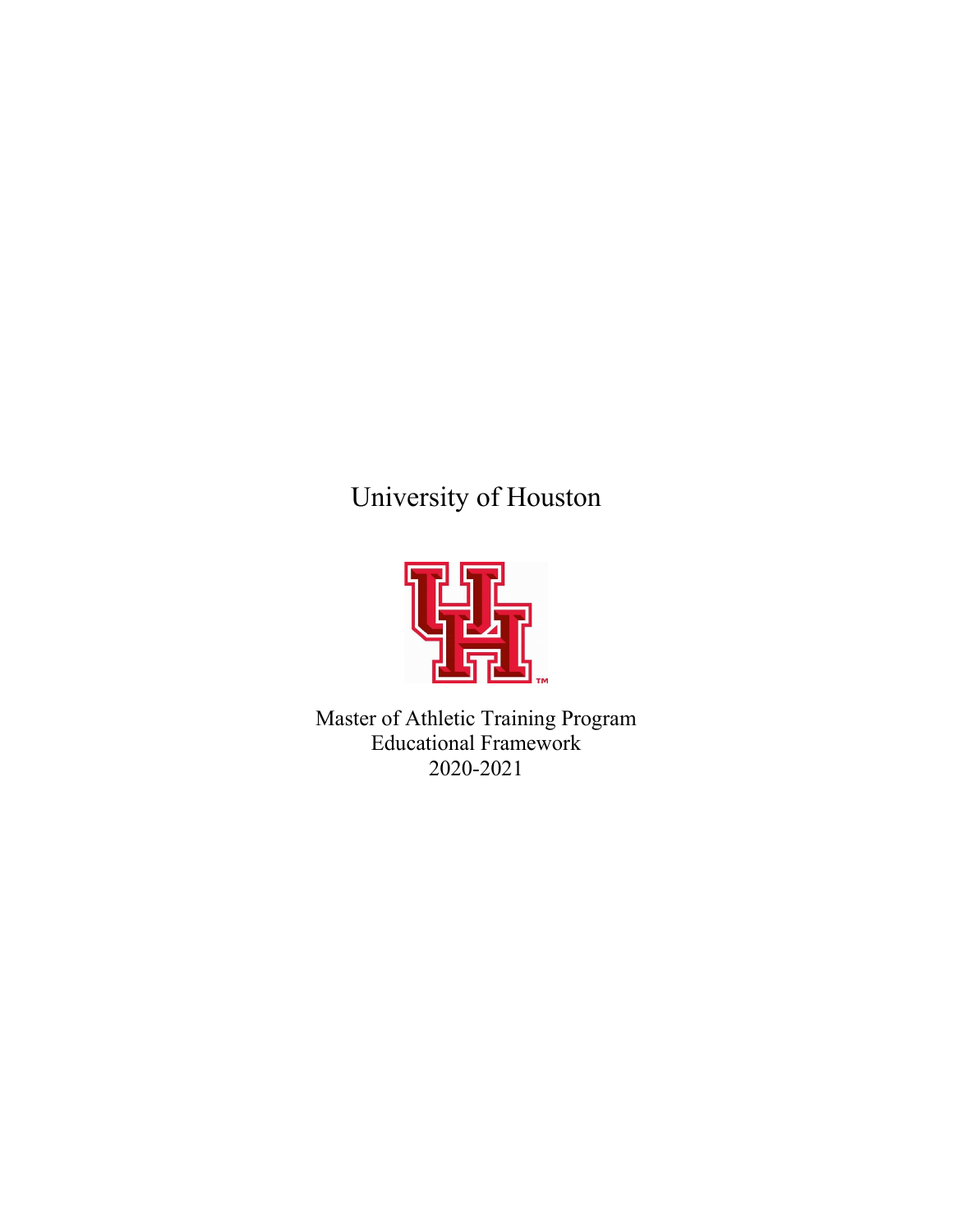### **Introduction**

The Master of Athletic Training (MAT) program at the University of Houston is one of the only AT programs in the country to be housed at a major university in one of the largest cities in the country. The opportunities available for the program's students are endless and are still being developed. Over the course of the last year, the faculty of the MAT program have worked to integrate all of the components of the program to reflect contemporary athletic training education. The previous mission, goals, objectives, and assessment measures have been revised based on a review of the previous documents and philosophy, as well as the expectations for quality improvement.

### **Core Principles**

- 1. Student competence
	- a. Students will be prepared to be competent, compassionate clinicians.
- 2. Provide varied, quality didactic and clinical experience that allow for personal and professional growth.
	- a. Expect that students will be professional contributors to the profession
	- b. Expect that students will collaborate with other healthcare providers
	- c. Use the opportunities available in the greater Houston area to expand the student's clinical education.
- 3. Team approach to practice

### **Program Design and Integration**

### **Curricular Design**-

The new curricular design assumes the students are entering the program with a strong science background completing all required pre-requisite courses. In addition to the required prerequisites designated by the CAATE, UH MAT students are required to complete an additional A & P 1 & 2, Biomechanics, Exercise Physiology, Motor Learning, Psychology, Nutrition and Statistics prior to entering the program. This allows for maximum credit hours within the MAT Program to be used specifically for Athletic Training knowledge and skills. The curriculum (both didactic and clinical) is designed with Bloom's Taxonomy as a conceptual framework to progress the student from a novice to a competent and compassionate practitioner within the two- year plan. The students are evaluated using a modification of the Athletic Training Milestones, such that first year students and students who are ready to graduate are assessed with the same evaluation, yet expected to progress through the advancing likert scale to ultimately show the "MAT Student is performing with behaviors ready for unsupervised practice (graduating professional student)". Additionally, the clinical education courses are designed to logically progress the student from a novice clinician to one who is expected to provide increasingly complex and autonomous patient care.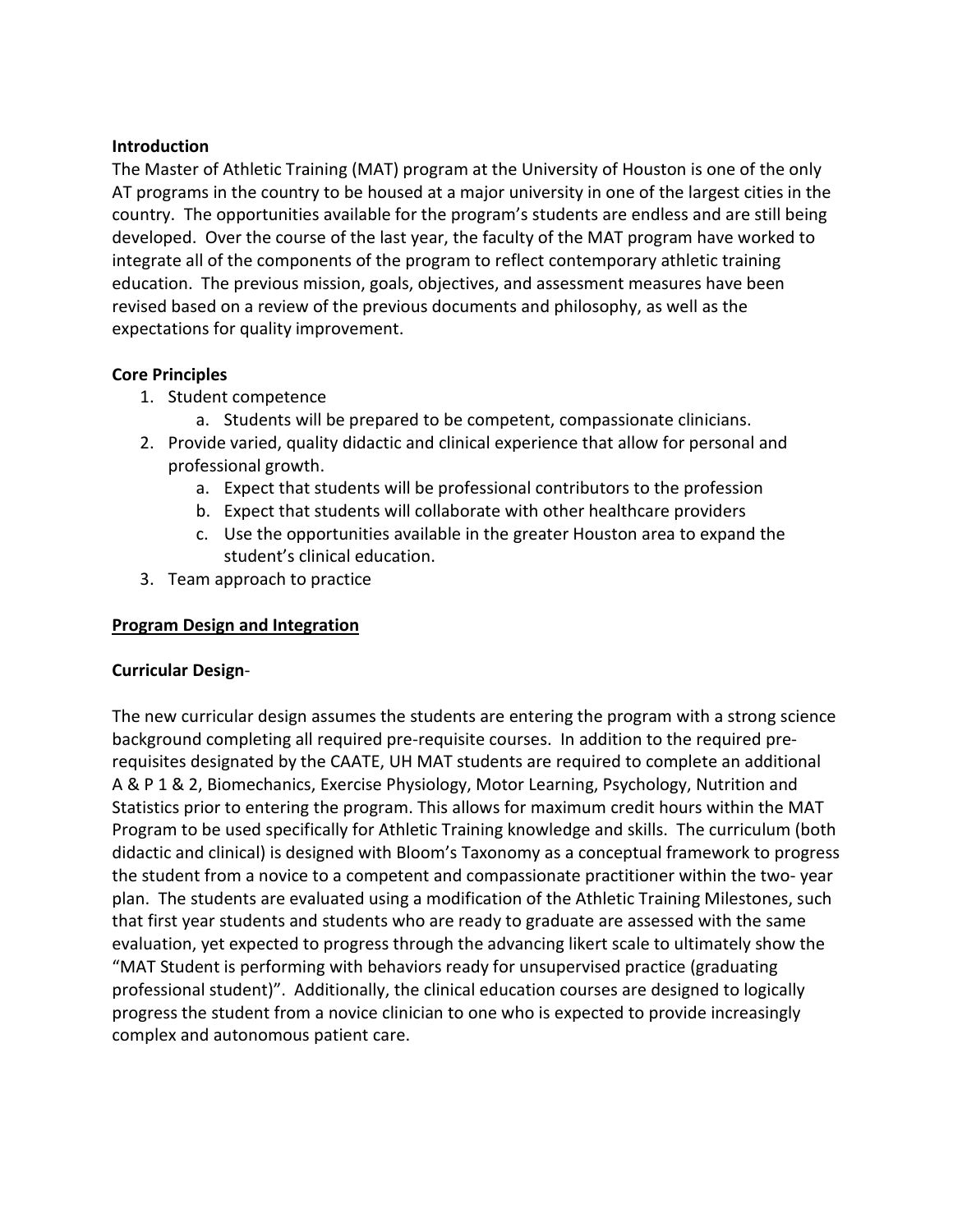#### **Curricular Planning**

The curriculum is a two-year degree emphasizing didactic and clinical experiences. Starting in the first semester (Summer) students participate in three (3) foundational courses and their first clinical experience. This first summer session is focused on a better understanding of anatomy, emergency care and an introduction into the medical evaluation of systems combined with the basics of pharmacology. During the second semester, (Fall) students focus on lower extremity evaluation and an introduction to therapeutic intervention. In addition, the students are introduced to research in athletic training so that they can learn to use evidence- based practice throughout the rest of the program and after graduation as they transition to practice. The third semester's focus is on upper extremity evaluation and the students are introduced to health care administration. The clinical experience for this semester also introduces the students to interprofessional education. At the end of the first year, students are required to complete an Objective Structured Clinical Examination (OSCE) that serves as a "gate" for the second year of the program. Any student that does not meet the program expectations on the OSCE must go through remediation and re-test. Poor performance on the 2<sup>nd</sup> attempt at the OSCE may result in the student being dismissed from the program.

The fourth semester, during the second summer of the program, the student completes the second part of the medical evaluation focusing on pathophysiology and a deeper understanding of pharmacology, as well as evaluation of the Head, Neck and Spine. The clinical experience during this semester focuses on medical conditions, surgical intervention of orthopedic injuries and a rehabilitative intensive experience. Prior to the  $5<sup>th</sup>$  semester, a review of patient encounters and clinical skills for each student is completed by the faculty. If the student is deficient in a particular skill or patient population, the clinical education coordinator(s) arrange for the student to complete those deficiencies through simulation and/or use of standardized patients.

The Fifth semester, Fall of the  $2^{nd}$  year, the students are completing the  $2^{nd}$  therapeutic interventions course that requires the student use critical thinking and problem solving skills to formulate interventions and plans of care. The students also take a human performance course during this semester. These two courses together theoretically will help the student hone their rehabilitation and return-to-participation skills as well as appreciate the use of prevention techniques. The final semester serves as a capstone for the student with requirements to prepare a case study for presentation/publication to a professional organization and completion of projects in Seminar in Athletic Training that focus on the ethical and legal obligations of the athletic trainer. The student also completes Behavior Health this semester and their last clinical experience, which is where the student engages in their immersive clinical experience. It is in this final semester, that the student is expected to demonstrate the behaviors congruent with unsupervised practice and autonomous patient-care.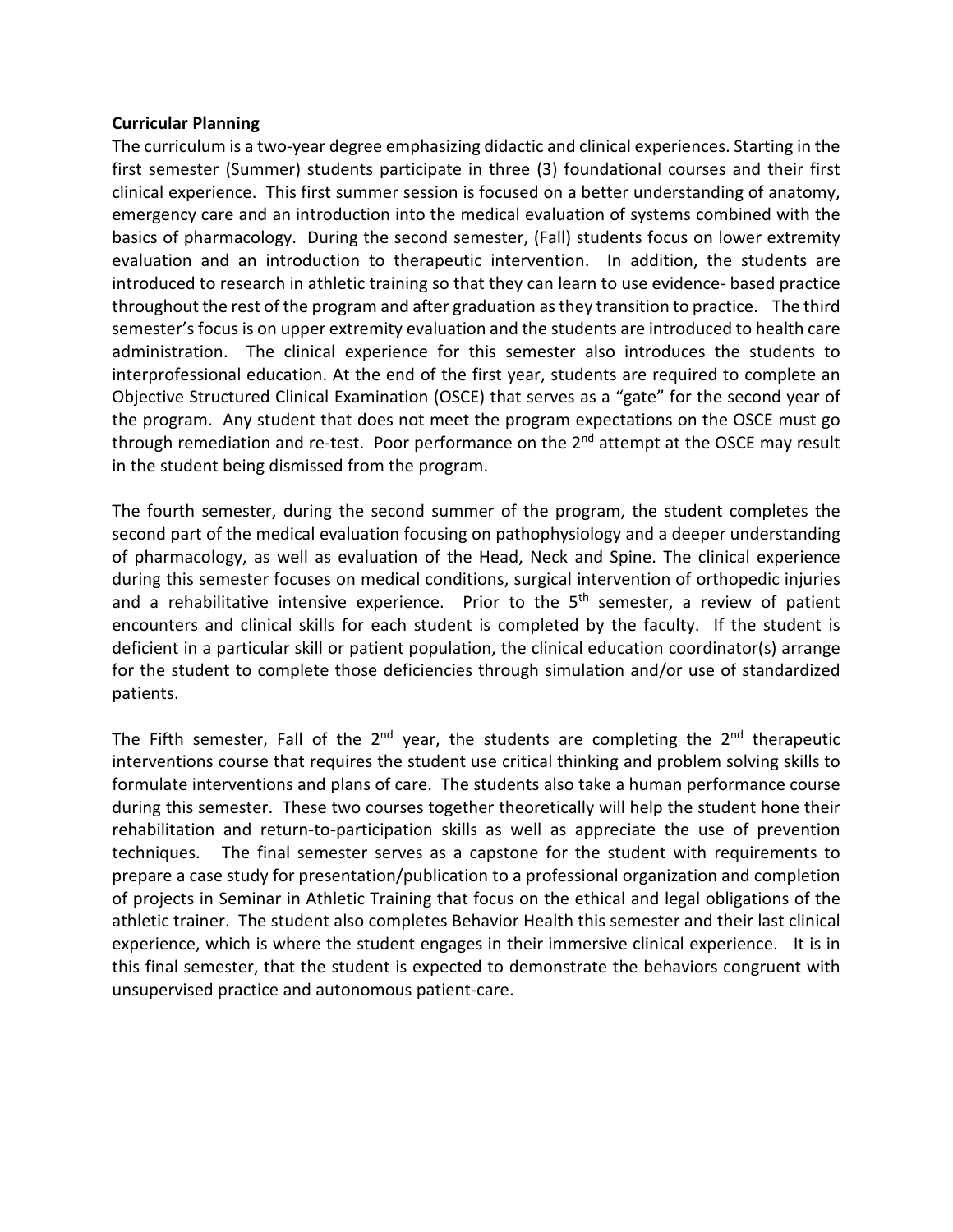# **Curricular Sequencing**

## **Summer 1**

| <b>ATP</b> | 6301 | Anatomy                                 |    |
|------------|------|-----------------------------------------|----|
| ATP        | 6302 | <b>Emergency Care</b>                   |    |
| <b>ATP</b> | 6303 | Gen Med/Pharm 1: Systems and Evaluation |    |
| <b>ATP</b> | 6191 | Clinical Experience 1                   |    |
|            |      | <b>Total Hours</b>                      | 10 |

## **Fall 1**

| <b>ATP</b> | 6313 | L. Extremity Orthopedic Evaluation     | 3  |
|------------|------|----------------------------------------|----|
| <b>ATP</b> | 6113 | L. Extremity Orthopedic Evaluation Lab |    |
| <b>ATP</b> | 6311 | Research in AT                         | 3  |
| <b>ATP</b> | 6312 | Therapeutic Intervention 1             | 3  |
| <b>ATP</b> | 6112 | Therapeutic Intervention 1 Lab         | 1  |
| <b>ATP</b> | 6192 | <b>Clinical Experience 2</b>           |    |
|            |      | <b>Total Hours</b>                     | 12 |

# **Spring 1**

| <b>Summer 2</b> |      |                                        |                |
|-----------------|------|----------------------------------------|----------------|
|                 |      |                                        |                |
|                 |      | <b>Total Hours</b>                     | 9              |
| <b>ATP</b>      | 6293 | <b>Clinical Experience 3</b>           | $\overline{2}$ |
| <b>ATP</b>      | 6324 | Healthcare Administration              | 3              |
| <b>ATP</b>      | 6123 | U. Extremity Orthopedic Evaluation Lab | 1              |
| <b>ATP</b>      | 6323 | U. Extremity Orthopedic Evaluation     | 3              |

| ATP | 7302 | Gen Med/Pharm 2: Pathophysiology             |  |
|-----|------|----------------------------------------------|--|
| ATP | 7301 | Head, Neck & Spine Orthopedic Evaluation     |  |
| ATP | 7101 | Head, Neck & Spine Orthopedic Evaluation Lab |  |
| ATP | 7194 | Clinical Experience 4                        |  |
|     |      | <b>Total Hours</b>                           |  |

### **Fall 2**

| <b>ATP</b>      | 7311 | Human Performance              | 3             |
|-----------------|------|--------------------------------|---------------|
| <b>ATP</b>      | 7312 | Therapeutic Intervention 2     | 3             |
| <b>ATP</b>      | 7112 | Therapeutic Intervention 2 Lab |               |
| <b>ATP</b>      | 7295 | Clinical Experience 5          | $\mathcal{P}$ |
|                 |      | <b>Total Hours</b>             | 9             |
| <b>Spring 2</b> |      |                                |               |
| <b>ATP</b>      | 7321 | <b>Behavioral Health</b>       | 3             |
| <b>ATP</b>      | 7322 | Seminar in Athletic Training   | 3             |
| <b>ATP</b>      | 7196 | Clinical Experience 6          | 1             |
| <b>ATP</b>      | 7297 | Case Study Prep & Submission   | 2             |
|                 |      | <b>Total Hours</b>             | 9             |
|                 |      | <b>Total Program Hours</b>     | 57            |
|                 |      |                                |               |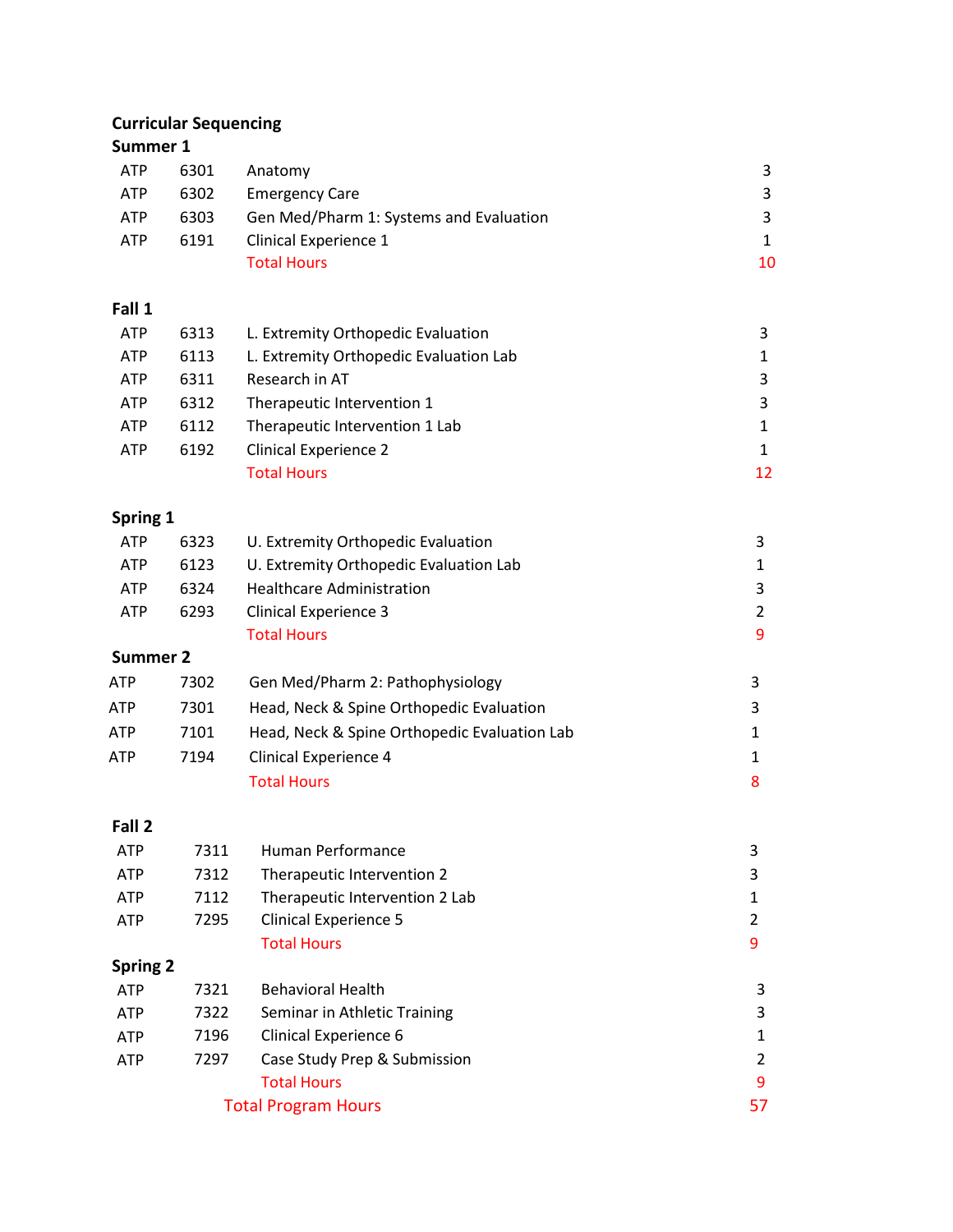#### **Assessment Plan**

The MAT program assessment plan, developed and recently revised by a collection of stakeholders including the three core MAT program faculty members as well as University officials, to serve as a framework by which the MAT program can be assessed and, improved in order to deliver quality opportunities for learning, inquiry, discovery, and advocacy. By design, the assessment plan allows for measurement of student learning, quality of instruction, quality of clinical education, and overall program effectiveness.

**The first goal** of the MAT program is to prepare MAT students to become competent clinicians. This goal is assessed using a variety of methods. First, at the conclusion of their fourth semester (i.e. Summer II), MAT students must pass (i.e. 85% or higher) an Objective Structured Clinical Examination (OSCE) which is assembled using didactic, laboratory, and clinical material from their first three semesters in the program. It is expected that at least 80% of MAT students will score at least 85% or higher. MAT program core faculty will participate in the exam and will each score the students OSCE exam. This outcome is assessed annually. To assess clinical competency throughout their time in the program as well as their potential for advancement within the clinical courses (e.g. ATP 6191, 6192, etc.), MAT students are assessed by program preceptors. Each semester, MAT students are assessed on areas relevant to learning, inquiry, discovery, and advocacy using the MAT Program Preceptor Evaluation of MAT Student (i.e. "PES") form. For the assessment plan, MAT students are evaluated using a progressive scale that aligns with the Athletic Training Milestones assessment. Specifically, the MAT program expects that at least 80% of  $2<sup>nd</sup>$  year MAT students score a 2 out of 3 on the scale (equivalent to *MAT student is performing with the behaviors of a learner who is advancing and demonstrating improvement)* on questions 5-17 of the PES form, and at least 80% of all MAT students are expected to score at least a "3 out of 3 – MAT Student is performing with behaviors ready for unsupervised practice (graduating professional student)" on the same questions. These outcomes will be assessed annually by all MAT program core faculty. Please see the uploaded Preceptor Evaluation of Student for the content of questions 5-17. A sample of how this data will be evaluated can be found in the attached "Cohort 2020 PES data" file, though it should be noted that this data reflects the PES form developed from the 2012 standards rather than the 2020 standards which will be implemented on this form starting with the Summer 2020 semester.

Student self-assessment is vital for the success of the MAT program, and the self-assessment, which is developed using identical questions as the PES form, will be used to evaluate MAT program quality in two ways. First, at the end of each semester, MAT program core faculty will evaluate the responses to determine whether at least 80% of all 2nd Year MAT Students rate themselves at least a "2 out of 3 (*MAT student is performing with the behaviors of a learner who is advancing and demonstrating improvement (intermediate professional student)*" on questions 5-17 on the Student Self-Evaluation. Additionally, it will be determined whether at least 80% of all MAT students will rate themselves a "*3 out of 3– MAT Student is performing with behaviors ready for unsupervised practice (graduating professional student)*".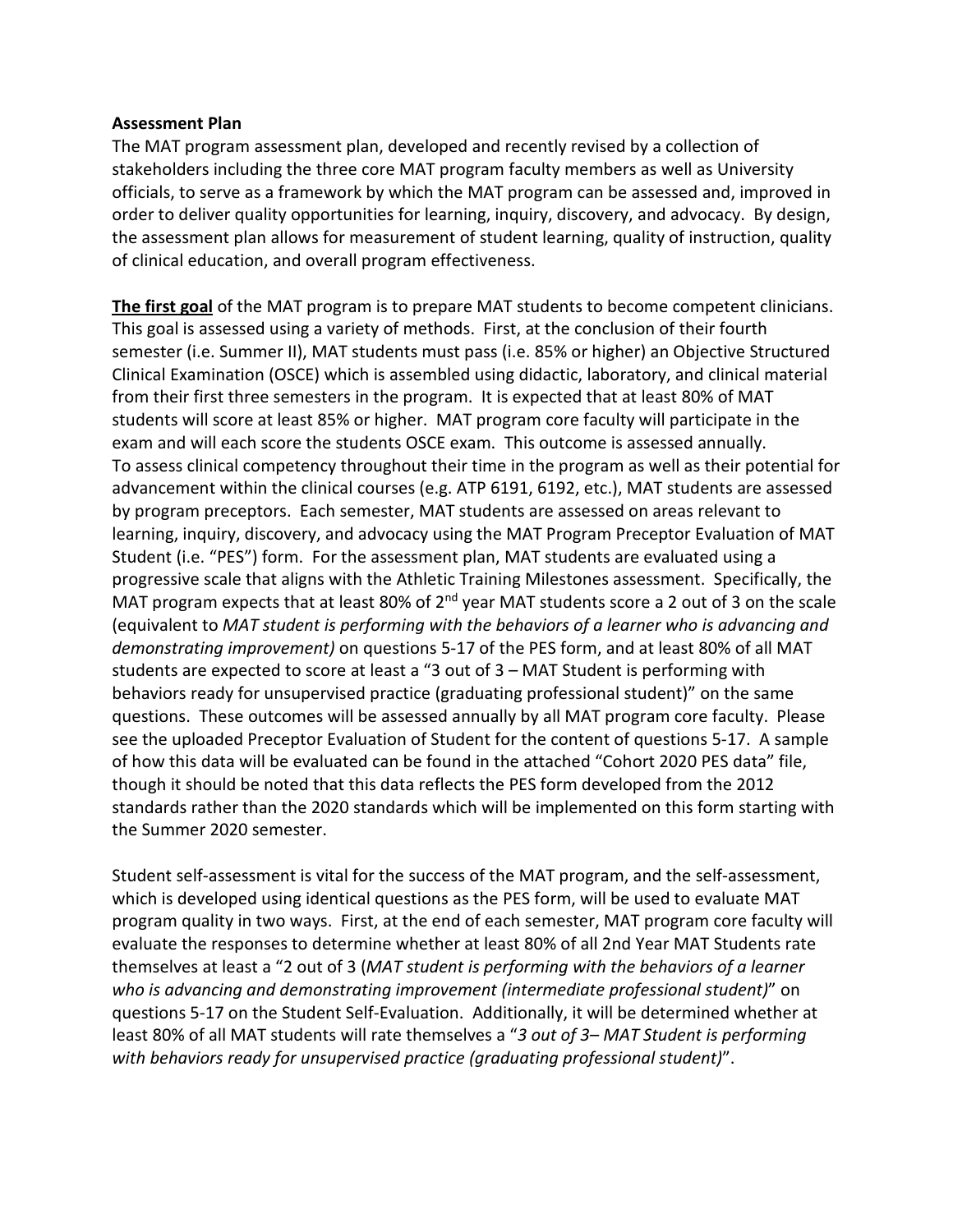Because the MAT student self-evaluation is derived from identical questions as the PES form, the MAT program core faculty will also look to assess agreement between the two forms. The expectation is that there will be a high degree of agreement between the two forms' ratings for each MAT student. In cases where there is a high degree of disagreement, at the end of each semester, MAT program faculty will meet with the MAT student to collectively review the forms in order to review the student's performance expectations and Self-assessment scores. The final outcome associated with the first goal of the self-assessment is specific to preparing MAT students to enter the workforce as successful contributors to the field of athletic training and healthcare. This outcome is assessed in a variety of ways. First, the MAT program requires that MAT students contribute to the body of knowledge in medicine. Therefore, in order to meet graduation requirements, all MAT students are required to submit one clinical case report to a professional conference or journal. Second, because of the value that understanding data analysis can have on individual program effectiveness, MAT students will have a final project in ATP 6311 that requires them to analyze injury data from their clinical site and report trends specific to injury rates and gender/position/class (etc.) injury occurrence. To meet this outcome, it is expected that all students enrolled in ATP 6311 will score at least 85% or higher on this project, and this outcome will be assessed by the ATP 6311 course instructor. Please see the uploaded rubric for the ATP 6311 project. Two additional outcomes specific to goal 1 are used to determine the effectiveness of the MAT program at employing athletic trainers in the workforce. First, it is expected that at least 80% of all MAT students accepted into the program will graduate on time (i.e. at the end of their sixth semester in the program). Furthermore, it is expected that at least 80% of program graduates will be employed as an athletic trainer in either clinical practice or enrolled in an advanced education program (e.g. PhD, EdD, DAT, etc.). These two outcomes are assessed annually, in May, by MAT program core faculty and reported on the MAT website.

**The second goal** of the MAT program is specific to quality of education provided by the program. This quality is specific to both didactic and clinical education instruction. To assess this goal, several outcomes are utilized. First, didactic education evaluation occurs through the university-mandated Faculty Course Evaluation provided at the end of each academic semester. The MAT program strongly and repeatedly encourages all MAT students to complete this form, emphasizing the anonymous nature of the evaluation. This evaluation allows for Likert-type scoring (with comparisons to department, college, and university scores), and allows for free/open comments from the individual students. Course instructors are provided the results of this evaluation approximately 2 months after the completion of the course. To assess this outcome, it is expected that MAT program faculty receive at least a "3" out of a possible "5" on sections 1 and 2 of the form. This outcome is assessed by MAT program core faculty upon release of the scores by the University.

Also contributing to this outcome is the requirement that MAT program faculty (all who provide didactic instruction) pursue continuing education units, with a preference that the education – when available – is specific to their clinical expertise through relevant providers such as CAATE, NATA, SWATA, ATEC, etc.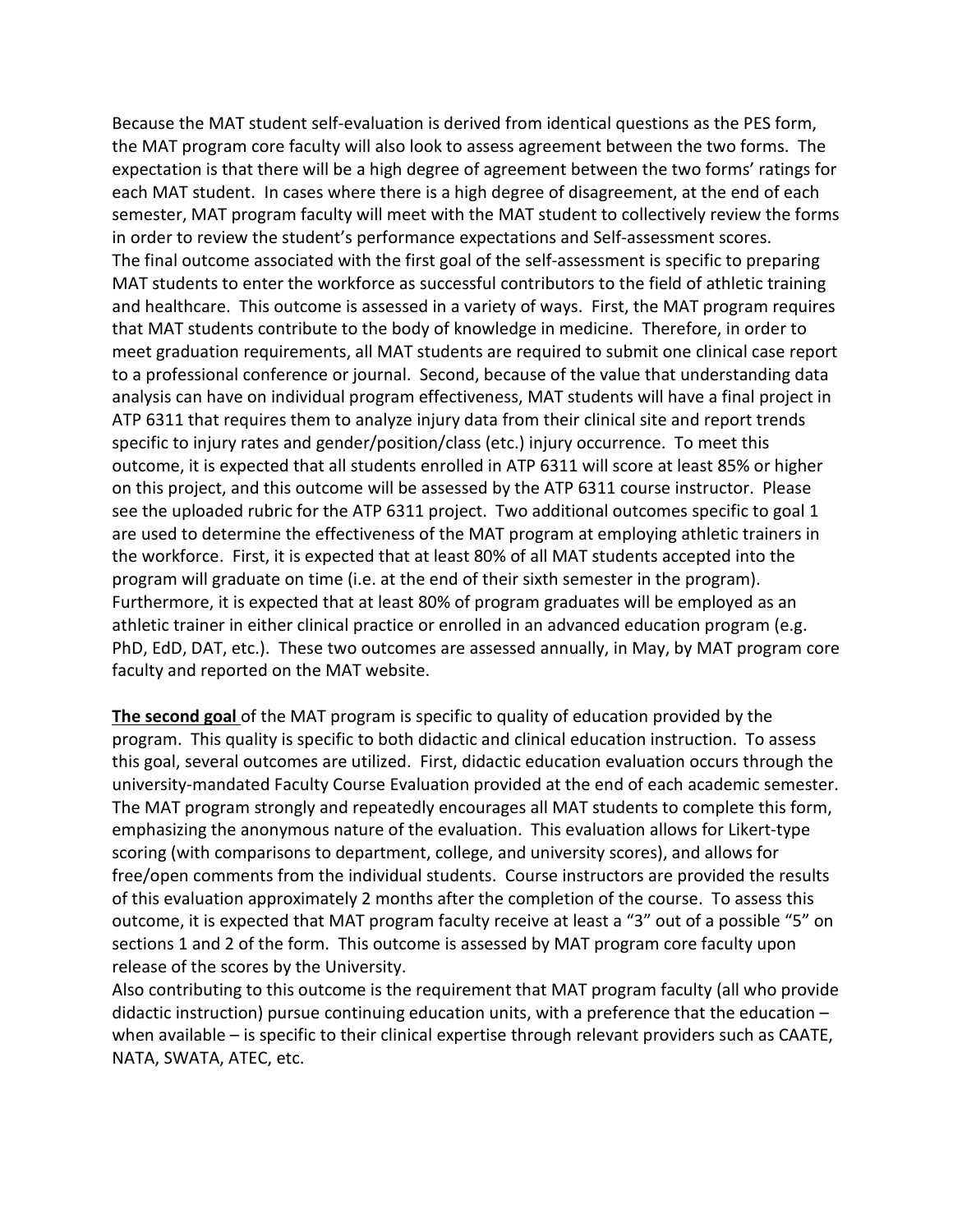Clinical experiences are a vital component of the MAT student's overall experience, and it is important that students are provided a quality clinical education experience. To assess the quality of clinical education instruction, MAT students complete the MAT Student Evaluation of Preceptor (SEP) form at the completion of their semester clinical education assignment. This form assesses preceptors on aspects specific to clinical education standards. To evaluate this outcome, it is expected that at least 80% of MAT students will report at least a "2" out of "3" on their SEP form. 1<sup>st</sup> year MAT students complete two 8-week clinical education assignments per long semester, while 2<sup>nd</sup> year MAT students complete a full semester clinical education assignment, and MAT program core faculty assess the results of this form at the completion of the assignment in order to determine preceptor effectiveness.

Clinical sites and preceptor qualifications are assessed annually in May by one of the two MAT program clinical coordinators. The assessment is outlined by the MAT Program Evaluation of Preceptor and Clinical Site form. To assess this outcome, all sites and preceptors must be 100% compliant with the requirements outlined on this form. Any non-compliances must be corrected before MAT students can be assigned to that site for clinical education. The results of this form are reviewed by all MAT program core faculty at the end of May.

The third outcome of this goal is specific to providing opportunities for students to be contributors to the profession. As outlined in Goal 1, MAT students must submit a clinical case report to a professional conference or journal in order to meet graduation requirements. Although acceptance of their case report is not required for graduation, a program goal  $$ specific to the quality of those submissions – is that at least 80% of all submissions are accepted for presentation or publication at a professional conference or journal. At present, there is a 100% acceptance rate for submitted case reports for graduating cohorts 2016 – 2019. This outcome is assessed by MAT program faculty annually during the summer semester.

The fourth outcome of this goal is specific to providing opportunities for MAT students to collaborate with other healthcare providers. To meet this outcome, the MAT program has agreements with several organizations "Partnerships" in the area that provide educational opportunities. It is expected that all MAT students, during their time in the program, attend at least one professional conference per each of their two academic years enrolled in the MAT program. This goal is assessed annually at the end of the academic year (i.e. May) by MAT program core faculty. In addition, MAT students are expected to collaborate at one of several supplemental clinical education events. These include workshops, podcasts, or unique clinical education opportunities (e.g. Ironman or marathon events) that occur throughout the year. It is expected that 100% of MAT students participate in at least two supplemental clinical education events per academic year. This outcome is assessed by MAT program faculty annually at the end of each academic year.

**The third goal** of the MAT program is focused on interprofessional education and professional practice. To assess this goal, one outcome evaluates the quality of interprofessional education (IPE). The MAT program arranges several IPE opportunities throughout the academic year, and all MAT students are required to attend. Upon the completion of an IPE session, MAT students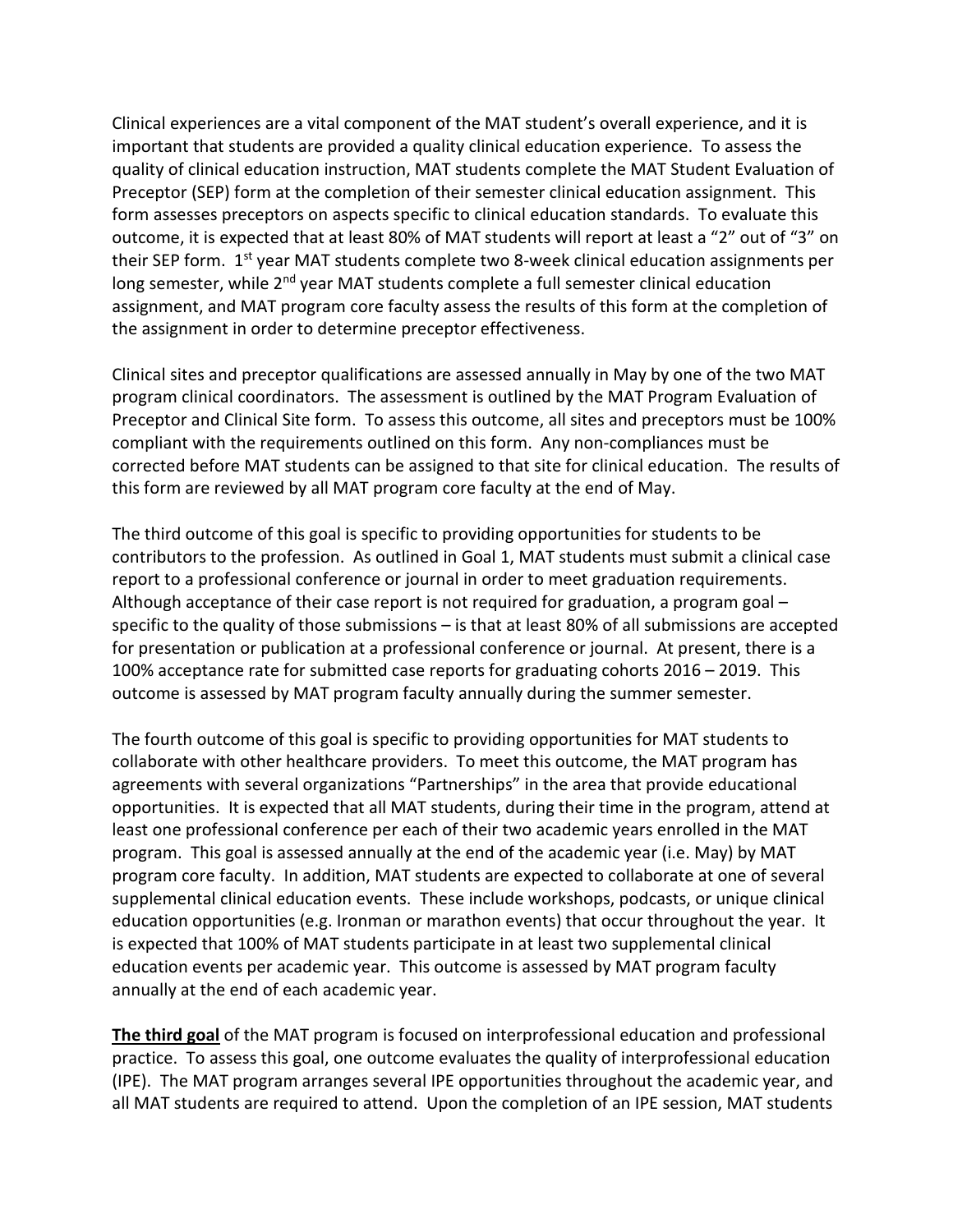are provided a survey to complete which is used to assess this goal. In order to assess the effectiveness of the IPE session, MAT program core faculty evaluate the surveys in order to determine whether 80% of MAT students rated at least a "4" out of "5" on the questions *I will be able to apply this information in the field* and *I understand the roles of the (profession) and the certified athletic trainer in this specific situation* in order to determine whether additional similar IPE opportunities would be of benefit to the MAT students.

Compassionate and ethical practice are an essential component of professional practice, and the MAT program wants to ensure that its graduates emulate this expectation. ATP 6324 will include an assignment specific to understanding and interpreting the NATA Code of Ethics, BOC Standards of Professional Practice, and local/state/federal laws specific to the practice of athletic training. It is expected that 100% of MAT students will be able to demonstrate understanding in these areas, as determined by the course instructor's evaluation of this assignment.

MAT student ethics are also assessed by program preceptors. On the PES form, preceptors will rate whether the MAT student *engages in clinical experiences in a manner that is congruent with the ethical standards of the profession.* It is expected that 100% of MAT students score at least a "2" out of "3" on this question. MAT program core faculty will assess this outcome at the end of each clinical rotation.

Finally, The MAT program has developed an Oath of Professional Practice which includes behaviors expected for an ethical athletic trainer. 100% of MAT students take this oath prior to graduation, and it is witnessed by MAT program core faculty, program stakeholders, and family and friends in attendance.

An outline of the Goals, Outcomes, and Measurable Objectives may be found in the pages to follow.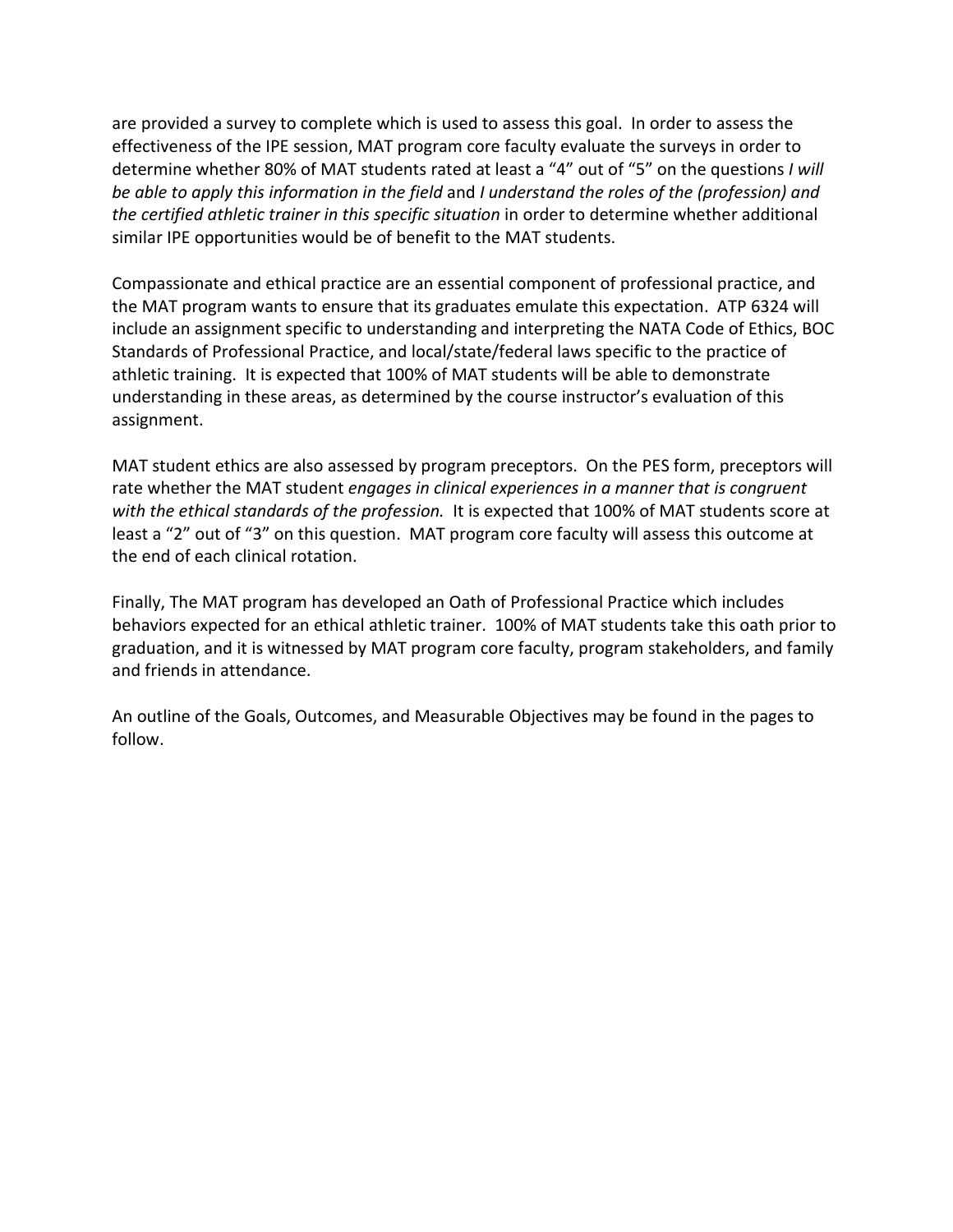**Mission-** Consistent with the mission of the University of Houston (UH) and the Department of Health and Human Performance (HHP), the Master of Athletic Training (MAT) Program will provide quality opportunities for learning, inquiry, discovery, and advocacy. In addition, the MAT Program will facilitate personal and professional growth through didactic, clinical, and professional contributions and collaboration to prepare graduates to be competent and compassionate professionals. Graduates of the MAT Program will have the knowledge, skills, and abilities to pass the Board of Certification (BOC) exam for Athletic Training, and practice within an interprofessional healthcare team as an Athletic Trainer.

|                                                                                                                                                                                                                                                                  | <b>Goals</b>                                                                                                                                                                                                                                                                                                                                                                                                                                                  |                                                                                                                                                                                                                                                                                                    |  |  |  |  |  |
|------------------------------------------------------------------------------------------------------------------------------------------------------------------------------------------------------------------------------------------------------------------|---------------------------------------------------------------------------------------------------------------------------------------------------------------------------------------------------------------------------------------------------------------------------------------------------------------------------------------------------------------------------------------------------------------------------------------------------------------|----------------------------------------------------------------------------------------------------------------------------------------------------------------------------------------------------------------------------------------------------------------------------------------------------|--|--|--|--|--|
| Goal 1: Prepare students to be competent<br>clinicians using knowledge, skills, and abilities<br>(KSA's) that successfully pass the BOC Exam for<br>AT and enter the workforce as successful<br>contributors to the field of AT and healthcare.                  | Goal 2: Provide quality opportunities for<br>learning, inquiry, discovery, and advocacy, along<br>with personal and professional growth through<br>didactic, clinical, and professional contributions<br>and collaboration.                                                                                                                                                                                                                                   | Goal 3: Prepare students to be compassionate<br>AT's who advocate for their patients and the<br>profession and are able to practice within an<br>interprofessional healthcare team.                                                                                                                |  |  |  |  |  |
|                                                                                                                                                                                                                                                                  | <b>Outcomes</b>                                                                                                                                                                                                                                                                                                                                                                                                                                               |                                                                                                                                                                                                                                                                                                    |  |  |  |  |  |
| <b>Outcome 1: Prepare students to pass the</b><br>BOC Exam.<br><b>Outcome 2: Prepare students to be</b><br>competent clinicians.<br><b>Outcome 3: Prepare students to enter the</b><br>workforce as successful contributors to the<br>field of AT and Healthcare | <b>Outcome 1: Provide quality didactic curriculum</b><br>taught by faculty with contemporary expertise in<br>respective field(s).<br><b>Outcome 2: Provide varied, quality clinical</b><br>experiences that challenge the student and<br>allow for personal and professional growth.<br><b>Outcome 3: Provide the opportunity for</b><br>students to be professional contributors to the<br>profession and to collaborate with other<br>healthcare providers. | <b>Outcome 1: Provide students the ability to</b><br>participate in and successfully complete<br>interprofessional education within the<br>curriculum.<br><b>Outcome 2:</b> Graduates will be ready to practice<br>in a manner that is compassionate and<br>consistent with professional practice. |  |  |  |  |  |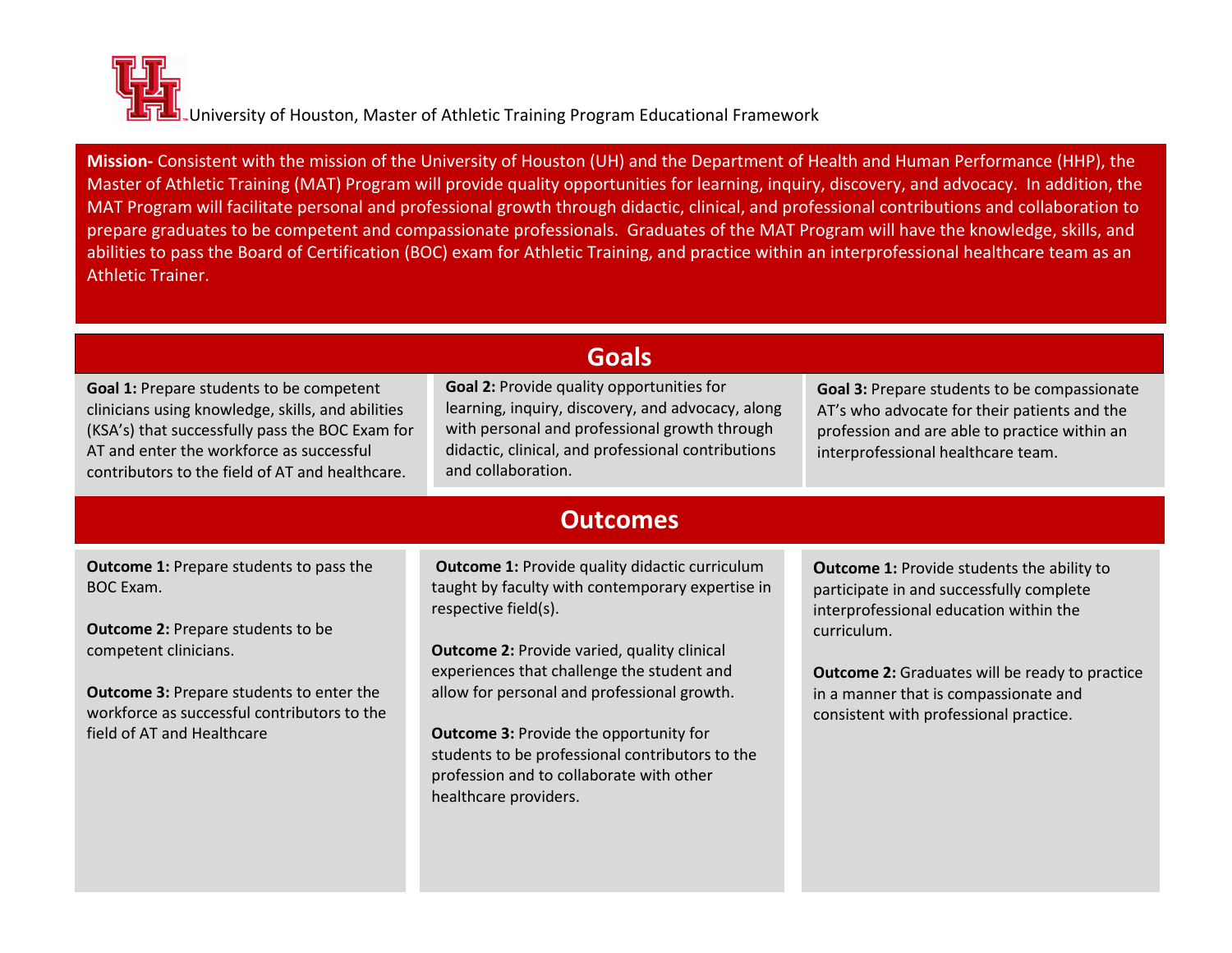

| <b>GOAL 1</b>                                                     | <b>Measurable Objectives</b>                                                                                                                                                                                                                                                                                                                                                                                                                                                                                                                                                                                                                                                                                                         | <b>Assessment</b><br><b>Method</b>                                                                            | Course (s) |
|-------------------------------------------------------------------|--------------------------------------------------------------------------------------------------------------------------------------------------------------------------------------------------------------------------------------------------------------------------------------------------------------------------------------------------------------------------------------------------------------------------------------------------------------------------------------------------------------------------------------------------------------------------------------------------------------------------------------------------------------------------------------------------------------------------------------|---------------------------------------------------------------------------------------------------------------|------------|
| <b>Outcome 1- Prepare students to pass</b><br><b>BOC Exam.</b>    | At least 80% of MAT Students will pass the BOC Exam on the<br>first attempt.                                                                                                                                                                                                                                                                                                                                                                                                                                                                                                                                                                                                                                                         | <b>BOC Exam</b>                                                                                               | N/A        |
| <b>Outcome 2-</b> Prepare students to be<br>competent clinicians. | At least 80% of MAT Students will score at least an 85% or<br>$\bullet$<br>above on the Objective Structured Clinical Exam (OSCE) at the<br>end of the first year of the program.<br>At least 80% of all 2 <sup>nd</sup> Year MAT Students will score at least a<br>"2 out of 3 - "MAT student is performing with the behaviors of<br>a learner who is advancing and demonstrating improvement<br>(intermediate professional student) on questions 5-17 on the<br>Preceptor Evaluation of Student. Additionally, at least 80% of<br>all MAT Students will score at least a "3 out of 3 - MAT<br>Student is performing with behaviors ready for unsupervised<br>practice (graduating professional student)" on the same<br>questions. | Objective<br>Structured<br><b>Clinical Exam</b><br>(OSCE)<br>Preceptor<br>Evaluation of<br><b>MAT Student</b> | <b>ATP</b> |
|                                                                   | At least 80% of all 2 <sup>nd</sup> Year MAT Students will rate themselves<br>at least a "2 out of $3$ – MAT student is performing with the<br>behaviors of a learner who is advancing and demonstrating<br>improvement (intermediate professional student)" on<br>questions 5-17 on the Student Self-Evaluation. Additionally, at<br>least 80% of all MAT Students will rate themselves a "3 out of<br>3-MAT Student is performing with behaviors ready for<br>unsupervised practice (graduating professional student)" on<br>the same questions.                                                                                                                                                                                   | <b>MAT Student</b><br>Self-Assessment                                                                         |            |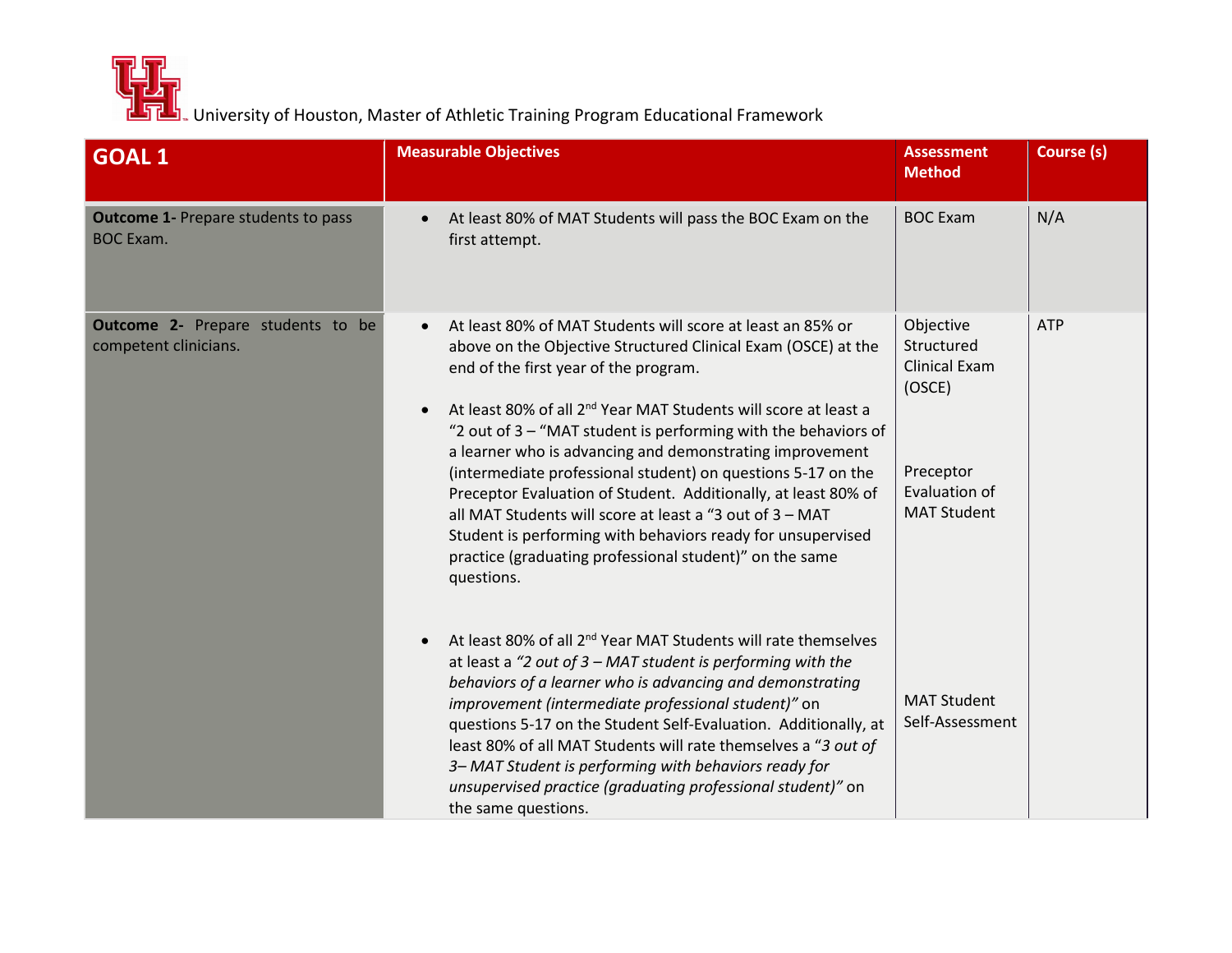| <b>Outcome 3: Prepare students to enter</b><br>the workforce as successful contributors<br>to the field of AT and Healthcare | All students will submit Clinical Case Studies to professional<br>organizations as part of ATP 7322 / ATP 7297<br>Students will score 85% or higher on the Clinical Case Study rubric.<br>$\bullet$<br>Students will score at least 85% or higher on the final project in<br>Research in Athletic Training (ATP 6311) testing the ability of the<br>student to be a consumer of research.<br>At least 80% of graduates will be employed as an AT or in<br>advanced education.<br>At least 80% of all MAT Students accepted to the MAT Program<br>will meet all the on-time graduation requirements to satisfy the<br>degree of Master of Athletic Training | Case study<br>submission to<br>professional<br>organization<br>Alumni survey<br>Retention and<br><b>Graduation Data</b><br>reported on<br><b>MAT Program</b><br>website. | ATP 6191<br>ATP 6192<br>ATP 6293<br>ATP 6311<br>ATP 7194<br>ATP 7295<br>ATP 7196<br>ATP 7297<br>N/A |
|------------------------------------------------------------------------------------------------------------------------------|------------------------------------------------------------------------------------------------------------------------------------------------------------------------------------------------------------------------------------------------------------------------------------------------------------------------------------------------------------------------------------------------------------------------------------------------------------------------------------------------------------------------------------------------------------------------------------------------------------------------------------------------------------|--------------------------------------------------------------------------------------------------------------------------------------------------------------------------|-----------------------------------------------------------------------------------------------------|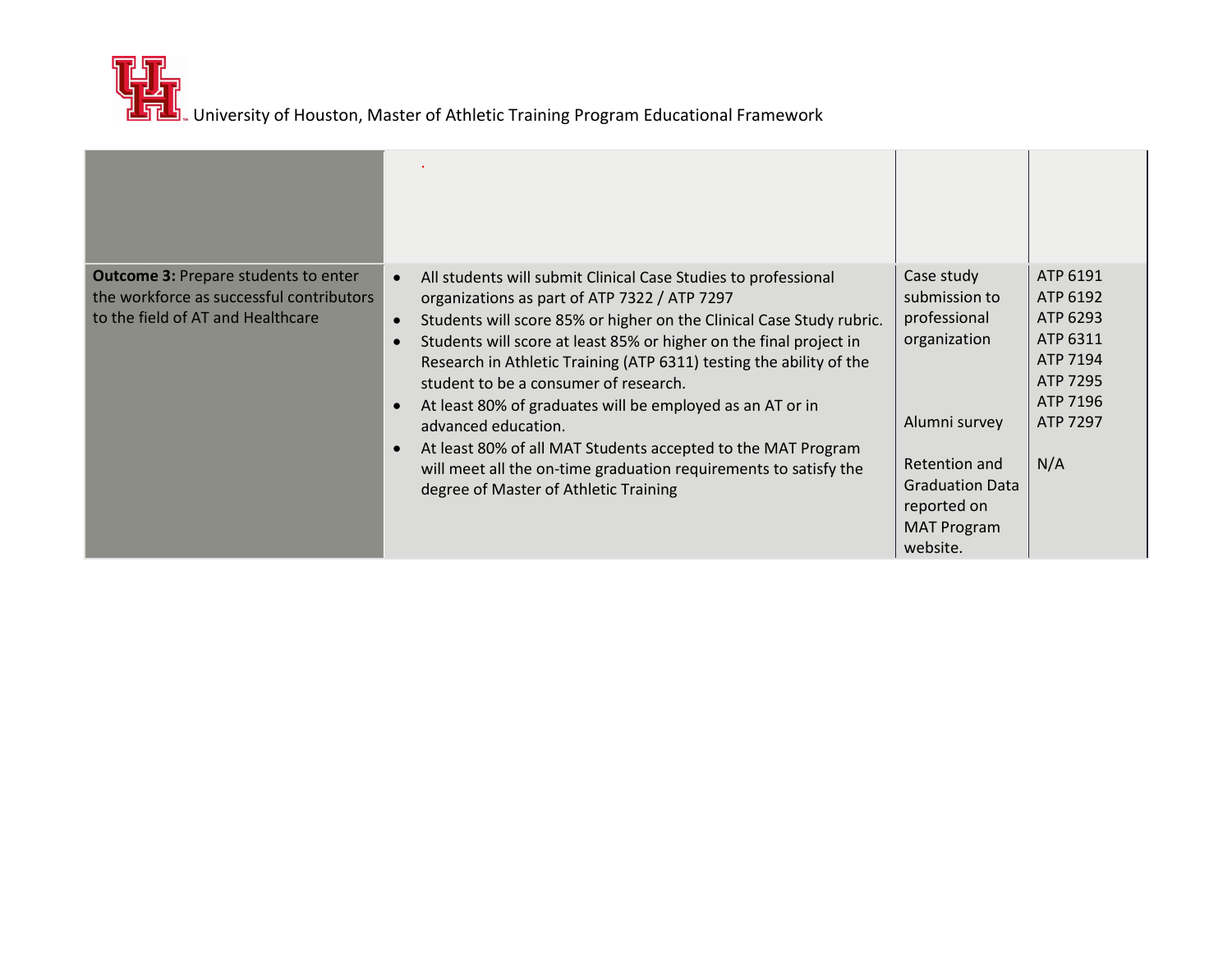| <b>GOAL 2</b>                                                                                                                                      | <b>Measurable Objectives</b>                                                                                                                                                                                                                                                                                                                                                                                                                                                                                                                                                                                                        | <b>Assessment</b><br><b>Method</b>                                                                                                                                                                                                                                                        | Course (s)                                                           |
|----------------------------------------------------------------------------------------------------------------------------------------------------|-------------------------------------------------------------------------------------------------------------------------------------------------------------------------------------------------------------------------------------------------------------------------------------------------------------------------------------------------------------------------------------------------------------------------------------------------------------------------------------------------------------------------------------------------------------------------------------------------------------------------------------|-------------------------------------------------------------------------------------------------------------------------------------------------------------------------------------------------------------------------------------------------------------------------------------------|----------------------------------------------------------------------|
| <b>Outcome 1- Provide a quality didactic</b><br>curriculum taught by faculty who have<br>contemporary expertise in their<br>respective field(s).   | At least 70% of MAT Students will report at least a "3 out of 5<br>$\bullet$<br>(3/5)" in Section 1 "Instructor" and Section 2 "Common<br>University-Wide Items" in the Faculty Course Evaluation<br>Reports administered by the University of Houston's<br>Measurement and Evaluation Center.<br>All MAT Program Faculty (full-time and adjunct) pursue<br>$\bullet$<br>continuing education units within their specified area of<br>clinical expertise.                                                                                                                                                                           | <b>MAT Student</b><br>evaluation of<br>course instructor<br>distributed by the<br>University of<br>Houston's<br>Measurement and<br><b>Evaluation Center</b><br>at the end of each<br>semester.<br>Attendance at<br>professional<br>conferences (eg.<br>NATA, SWATA,<br>CAATE, ATEC, etc.) | <b>Across all ATP</b><br>Courses<br>N/A                              |
| <b>Outcome 2- Provide varied, quality</b><br>clinical experiences that challenge the<br>student and allow for personal and<br>professional growth. | At least 80% of MAT Students will report at least a 2 out of 3<br>$\bullet$<br>on question 1-12 on the MAT Student Evaluation of Preceptor.<br>100% of MAT Program clinical sites will receive a "3" on all<br>$\bullet$<br>questions from the MAT Program Evaluation of Preceptor and<br>Clinical Site at the end of each academic year.<br>At least 80% of all 2 <sup>nd</sup> Year MAT Students will score at least a<br>$\bullet$<br>"2 out of 3 - "MAT student is performing with the behaviors of<br>a learner who is advancing and demonstrating improvement<br>(intermediate professional student) on questions 5-17 on the | <b>MAT Student</b><br>evaluation of<br>preceptor<br><b>MAT Program</b><br>evaluation of<br>Preceptor and<br><b>Clinical Site</b><br>Preceptor<br><b>Evaluation of MAT</b><br>Student                                                                                                      | ATP 6191<br>ATP 6192<br>ATP 6293<br>ATP 7194<br>ATP 7295<br>ATP 7196 |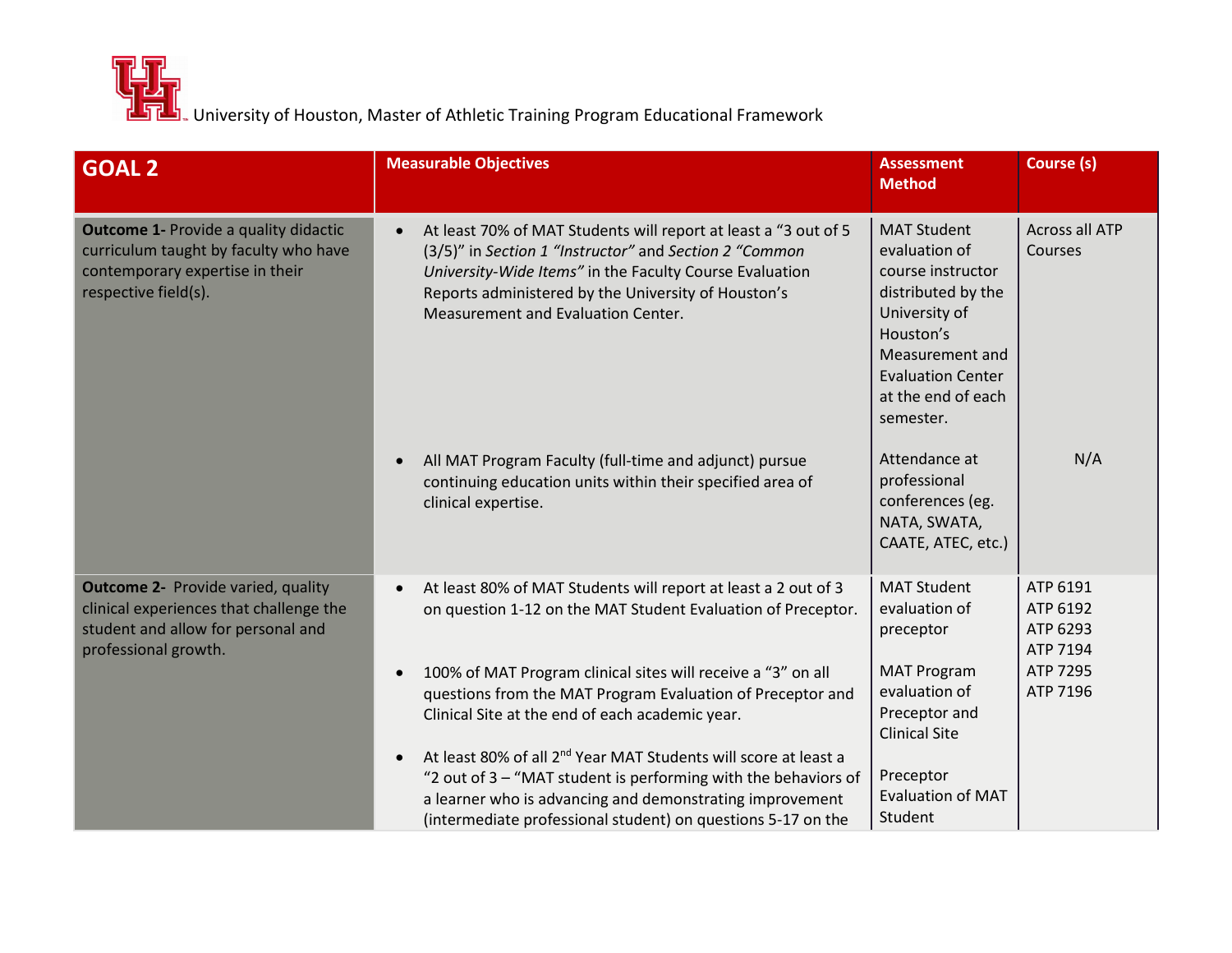|                                                                                                            | Preceptor Evaluation of Student. Additionally, at least 80% of<br>all MAT Students will score at least a "3 out of 3 - MAT<br>Student is performing with behaviors ready for unsupervised<br>practice (graduating professional student)" on the same<br>questions. |                                                                                                                                                 |                                                                                 |
|------------------------------------------------------------------------------------------------------------|--------------------------------------------------------------------------------------------------------------------------------------------------------------------------------------------------------------------------------------------------------------------|-------------------------------------------------------------------------------------------------------------------------------------------------|---------------------------------------------------------------------------------|
| <b>Outcome 3 - Provide opportunities for</b><br>students to be professional contributors<br>to AT.         | At least 80% of all MAT Students will be accepted to a<br>$\bullet$<br>professional conference or journal for presentation (poster or<br>oral) and/or journal publication.                                                                                         | Professional<br>organizations<br>acceptance<br>policies.                                                                                        | <b>All Clinical</b><br>Education<br>Courses and ATP<br>7297<br>"Case Study Prep |
|                                                                                                            | 100% of all MAT Students will submit a Clinical Case Study to a<br>$\bullet$<br>professional organization.                                                                                                                                                         | ATP 7322                                                                                                                                        | & Submission"                                                                   |
| <b>Outcome 4- Provide opportunities for</b><br>students to collaborate with other<br>healthcare providers. | 100% of MAT Students will attend at least one professional<br>$\bullet$<br>conference per academic year.                                                                                                                                                           | Attendance at<br>various<br>professional<br>conferences.                                                                                        | ATP 6191<br>ATP 6192<br>ATP 6293<br>ATP 7194                                    |
|                                                                                                            | 100% of MAT Students will participate in at least two<br>$\bullet$<br>supplemental clinical education events with an MAT Program<br>Strategic Partner.                                                                                                             | Participation in<br>supplemental<br>clinical education<br>at Houston<br>Marathon,<br>IRONMAN,<br><b>GHATS, Sports</b><br><b>Medicine Update</b> | ATP 7295<br>ATP 7196                                                            |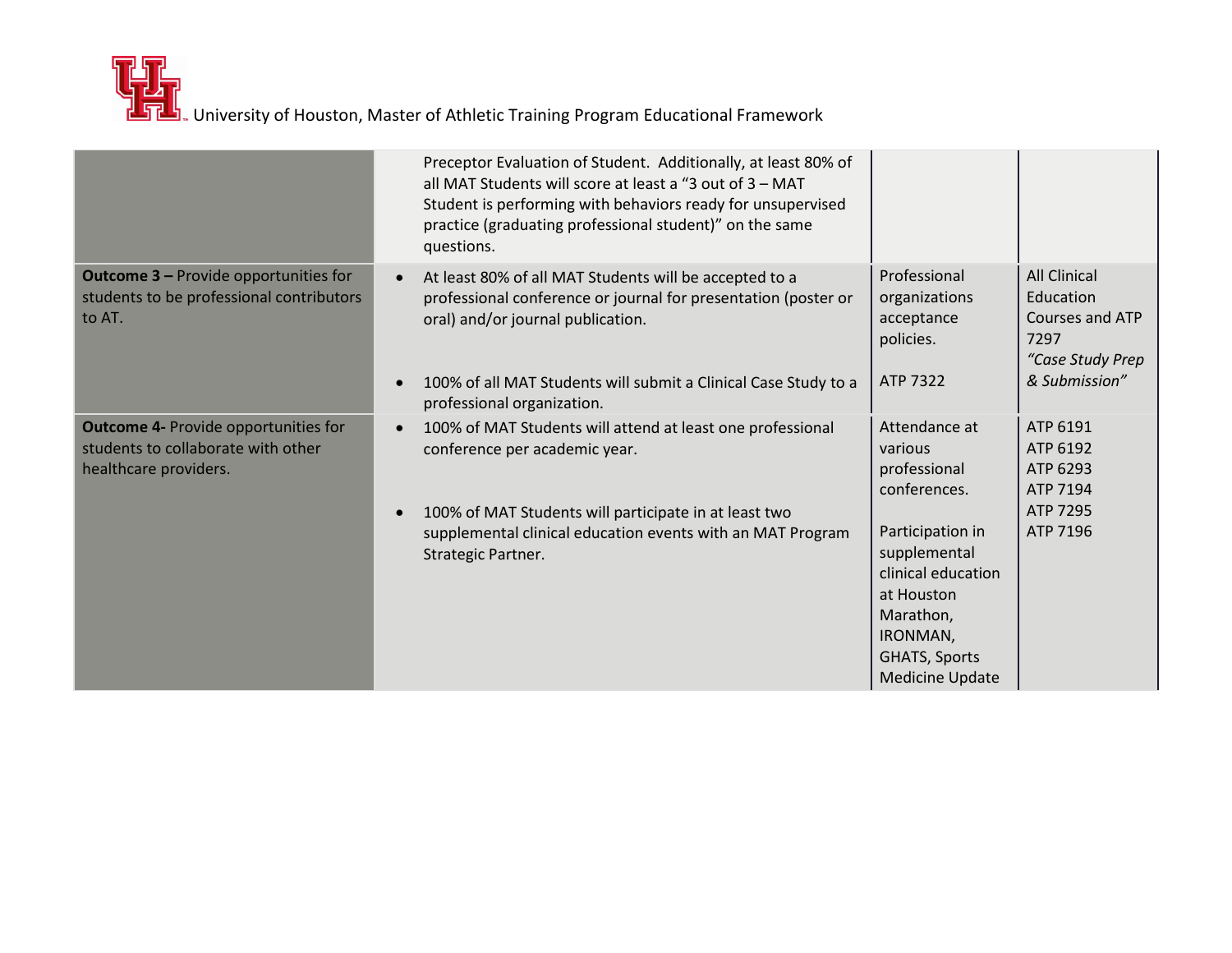| <b>GOAL 3</b>                                                                                                                                          | <b>Measurable Objectives</b>                                                                                                                                                                                                                                                                                                                                                                                | <b>Assessment</b><br><b>Method</b>                                                                                    | Course (s)                                                                           |
|--------------------------------------------------------------------------------------------------------------------------------------------------------|-------------------------------------------------------------------------------------------------------------------------------------------------------------------------------------------------------------------------------------------------------------------------------------------------------------------------------------------------------------------------------------------------------------|-----------------------------------------------------------------------------------------------------------------------|--------------------------------------------------------------------------------------|
| <b>Outcome 1- Provide students the</b><br>ability to participate in and successfully<br>complete interprofessional education<br>within the curriculum. | All students will successfully complete and actively participate in<br>planned interprofessional education.<br>At least 80% of the students will rate at least a 4 out of 5 on<br>question one (1) "I will be able to apply this information in the<br>field" and three (3) "I understand the roles of the registered<br>dietician and the certified athletic trainer in this specific situation"<br>of the | Documentation of<br>participation from<br><b>IPE</b> event<br>Evaluation of<br>interprofessional<br>experience rubric | Clinical<br>Education<br>Courses<br>dependent on<br>schedule<br>ATP 6293<br>ATP 7196 |
| <b>Outcome 2- Graduates will be ready to</b><br>practice in a manner that is<br>compassionate and consistent with<br>professional expectations.        | 100% of MAT Students will be able to demonstrate knowledge of<br>$\bullet$<br>the NATA Code of Ethics, BOC Standards of Professional Practice,<br>as well as federal, state and local laws for the practice of AT.<br>100% of MAT Students will take the MAT Program Oath of<br>Professional Practice at the MAT Program Hooding Ceremony at<br>the end of the MAT Program curriculum.                      | Written<br>assignment in ATP<br>6324 "Healthcare<br>Administration"<br>Hooding<br>Ceremony                            | ATP 6324<br>N/A                                                                      |
|                                                                                                                                                        | 80% of MAT Students will score at least a 2 out of 3 on question 14<br>"MAT Student engages in clinical experiences in a manner that is<br>congruent with the ethical standards of the profession."                                                                                                                                                                                                         | Preceptor<br>Evaluation of<br><b>MAT Student</b>                                                                      | All clinical<br>education<br>courses.                                                |